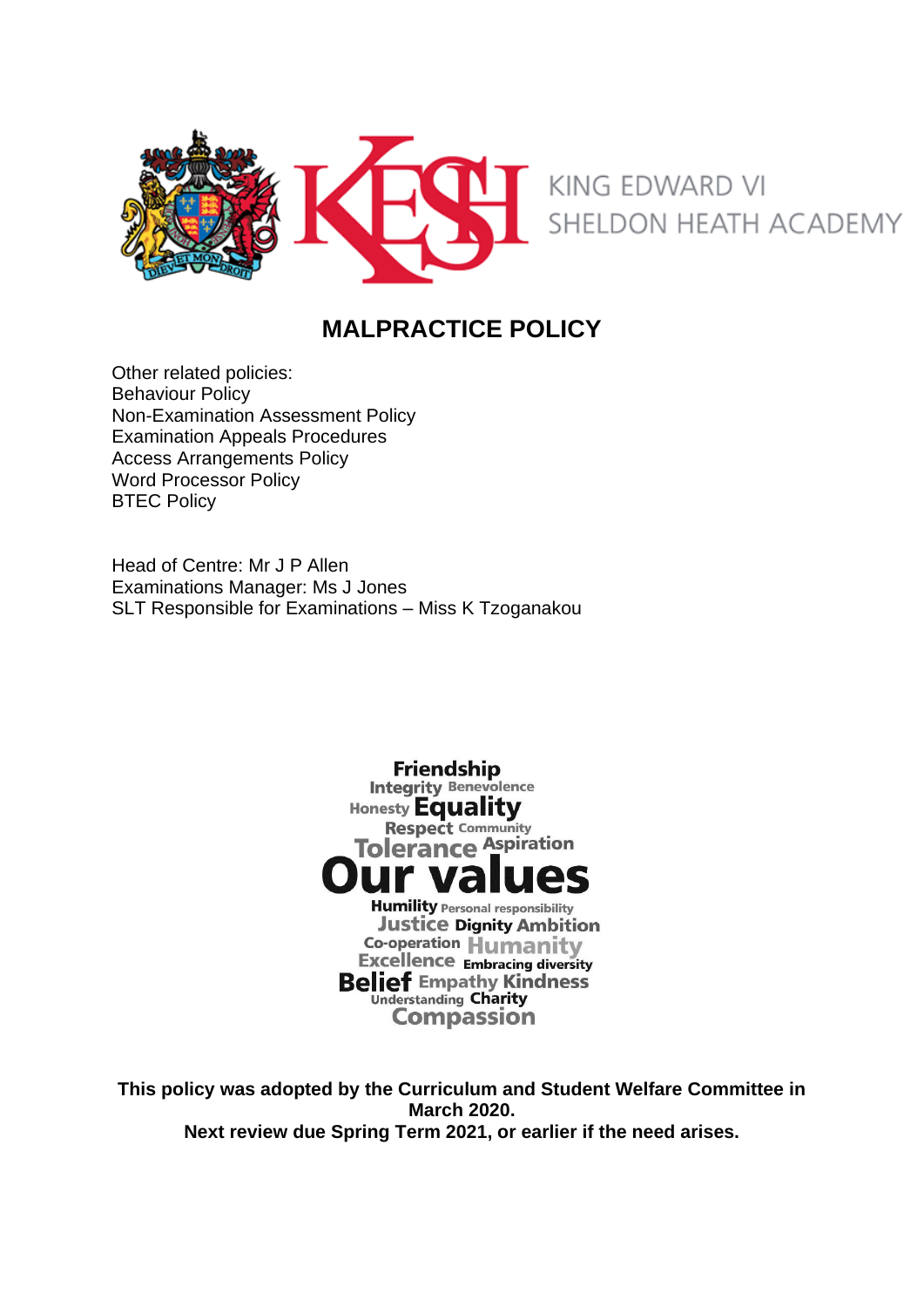## **1. Rationale**

The purpose of this policy is to ensure that the assessment of all qualifications at the Academy fully complies with JCQ policies and regulations. This policy is to be used in conjunction with the Academy's examinations and assessment policy and a range of guidance available at the JCQ website.

## **2. Definitions**

### **Malpractice**

'Malpractice', which includes maladministration and non-compliance with the JCQ Regulations, means any act, default or practice which is a breach of the Regulations or which:

- compromises, attempts to compromise or may compromise the process of assessment, the integrity of any qualification or the validity of a result or certificate; and/or
- damages the authority, reputation or credibility of any awarding body or centre or any officer, employee or agent of any awarding body or centre.

Failure by a centre to notify, investigate and report to an awarding body all allegations of malpractice or suspected malpractice constitutes malpractice in itself.

Also, failure to take action as required by an awarding body, as detailed in this document, or to co-operate with an awarding body's investigation, constitutes malpractice.

#### Suspected malpractice

Suspected malpractice means all alleged or suspected incidents of malpractice.

## Centre staff malpractice

'Centre staff malpractice' means malpractice committed by:

- a member of staff, contractor (whether employed under a contract of employment or a contract for services) or a volunteer at a centre; or
- an individual appointed in another capacity by a centre such as an invigilator, a Communication Professional, an Oral Language Modifier, a practical assistant, a prompter, a reader or a scribe.

## Candidate malpractice

'Candidate malpractice' means malpractice by a candidate in connection with any examination or assessment, including the preparation and authentication of any controlled assessments, coursework or non-examination assessments, the presentation of any practical work, the compilation of portfolios of assessment evidence and the writing of any examination paper.

## **3. Instances of malpractice**

Instances of malpractice arise for a variety of reasons:

- some incidents are intentional and aim to give an unfair advantage in an examination or assessment; some incidents arise due to ignorance of the regulations, carelessness or forgetfulness in applying the regulations;
- some occur as a direct result of the force of circumstances which are beyond the control of those involved (e.g. a fire alarm sounds and the exam is disrupted).

The individuals involved in malpractice are also varied. They may be: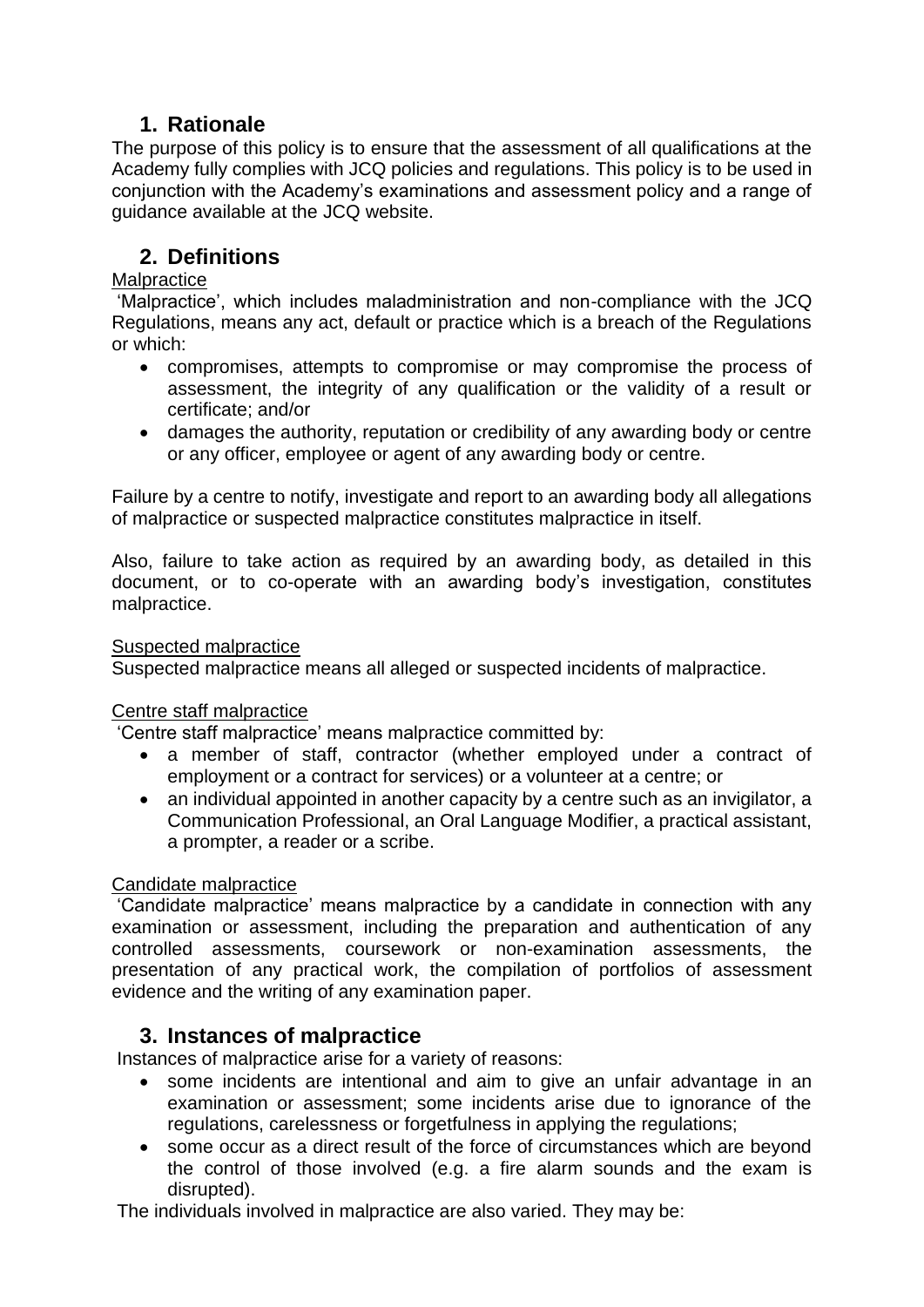- candidates;
- teachers, lecturers, tutors, trainers, assessors or others responsible for the conduct, the administration or the quality assurance of examinations and assessments including examination officers and invigilators;
- assessment personnel such as examiners, assessors, moderators or internal and external verifiers;
- other third parties, e.g. parents/carers, siblings or friends of the candidate.
- Irrespective of the underlying cause or the people involved, all allegations of malpractice in relation to examinations and assessments need to be investigated. This is to protect the integrity of the qualification and to be fair to the centre and all candidates.

## **4. Individual responsibilities**

The regulators' General Conditions of Recognition state that awarding bodies must:

- establish and maintain, and at all times comply with, up to date written procedures for the investigation of suspected or alleged malpractice or maladministration; and
- ensure that such investigations are carried out rigorously, effectively, and by persons of appropriate competence who have no personal interest in their outcome.

The awarding body will normally authorise the head of centre, acting on behalf of the awarding body, to carry out the investigation or to collect evidence on its behalf. The awarding body reserves the right to conduct any investigation where it feels it is the most appropriate course of action. Where allegations are made against the head of the centre, or the management of the centre, the awarding body will decide how the investigation will be carried out. The awarding body may authorise another person, such as one of the following to carry out the investigation:

- the Chair of the Governing Body of the centre; or
- the responsible employer (or his/her nominee) e.g. Director of Education; or
- another suitably qualified individual such as an Ofsted Inspector or head of another school.

The individual, as above, will then report to the awarding body when the investigation has been completed. Awarding bodies may use their own personnel to investigate cases involving a breach or suspected breach of security (e.g. the content of examination material becomes known before the scheduled date of the examination). This is in addition to, and not a substitution for, the requirement for centres to provide full details of alleged, suspected or confirmed breaches of security.

The Academy will thus:

- oversee all investigations into suspected or alleged malpractice;
- withhold the issuing of results until the conclusion of the investigation, or permanently, where the outcome of the investigation warrants it;
- apply the sanctions and penalties listed in this document in cases of proven malpractice;
- report the matter to the regulators and other awarding bodies in accordance with the regulators' General Conditions of Recognition ;
- consider reporting the matter to the police if suspected or proven malpractice involves the committing of a criminal act;
- consider reporting the matter to other appropriate authorities where relevant, e.g. Funding Agencies and Teaching Regulation Agencies.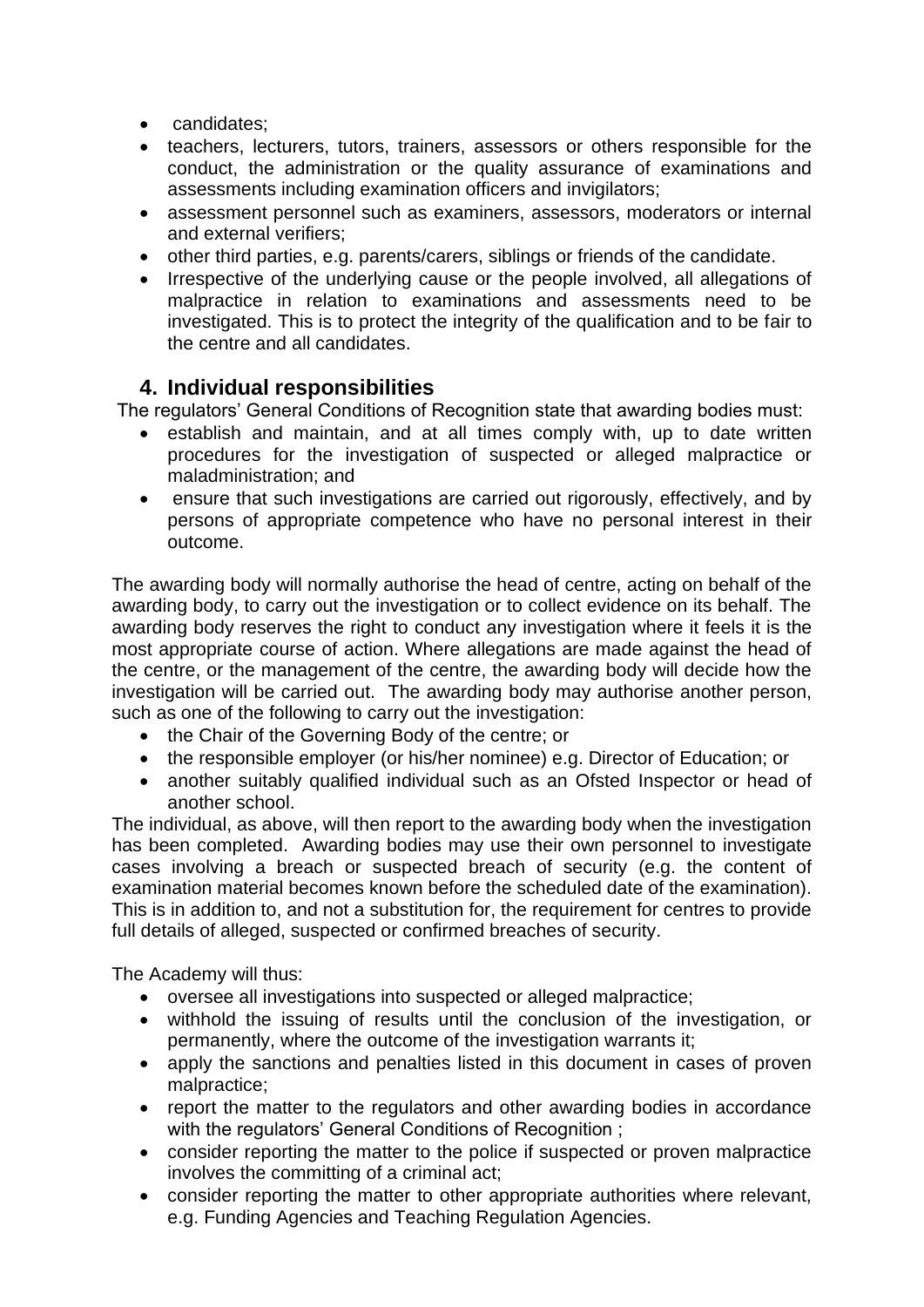Where malpractice is suspected or identified, the head of centre must:

- notify the appropriate awarding body immediately of all alleged, suspected or actual incidents of malpractice. The only exception to this is candidate malpractice discovered in coursework or non-examination assessments before the authentication forms have been signed by the candidate (see section 4.3). If staff malpractice is discovered in coursework or non-examination assessments, the head of centre must inform the awarding body immediately, regardless of whether the authentication forms have been signed by the candidate(s);
- complete Form JCQ/M1 (suspected candidate malpractice) or Form JCQ/M2a (suspected malpractice/maladministration involving centre staff) to notify the awarding body/bodies whose qualifications are involved in an incident of malpractice. Each form is available from the JCQ website http://www.jcq.org.uk/examsoffice/malpractice Notifications in letter format will be accepted providing the information given covers the same points as Form JCQ/M1 or JCQ/M2a;
- supervise personally, and as directed by the awarding body, all investigations resulting from an allegation of malpractice unless the investigation is being led by the awarding body or another party;
- ensure that if it is necessary to delegate an investigation to a senior member of centre staff, the senior member of centre staff chosen is independent and not connected to the department or candidate involved in the suspected malpractice. The head of centre should ensure there is no conflict of interest which can otherwise compromise the investigation;
- respond speedily and openly to all requests for an investigation into an allegation of malpractice. This will be in the best interests of centre staff, candidates and any others involved;
- speedily and openly make available information as requested by an awarding body;
- co-operate and ensure their staff do so with an enquiry into an allegation of malpractice, whether the centre is directly involved in the case or not;
- inform staff members and candidates of their individual responsibilities and rights as set out in these guidelines;
- forward any awarding body correspondence and evidence to centre staff and/or provide staff contact information to enable the awarding body to do so;
- pass on to the individuals concerned any warnings or notifications of penalties and ensure compliance with any requests made by the awarding body as a result of a malpractice case.

The above apply to instances of suspected malpractice involving private candidates entered through the Academy. Heads of centre failing to comply with the requirements set above may itself constitute malpractice.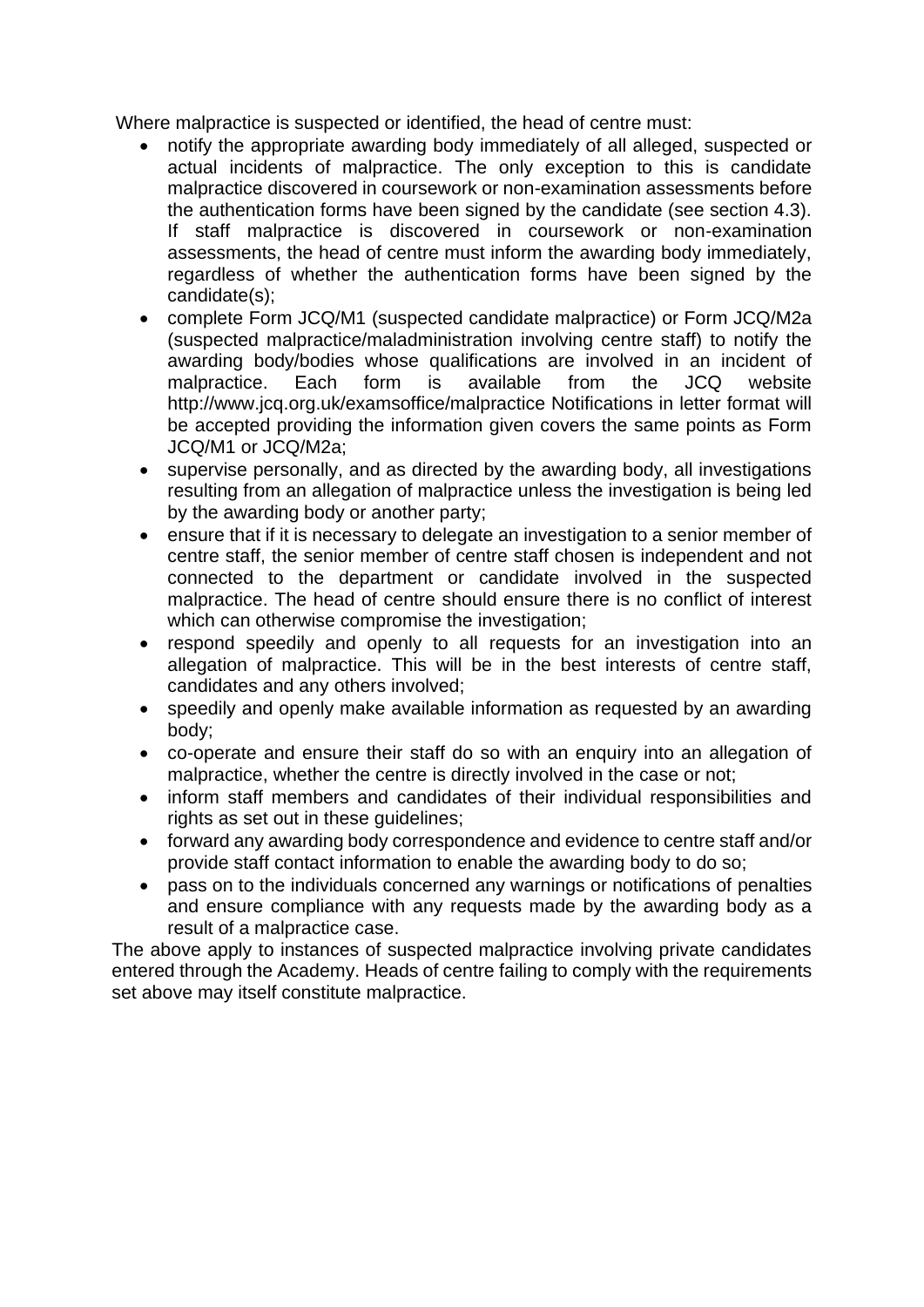## **5. Procedures for dealing with allegations of malpractice**

The handling of malpractice complaints and allegations involves the following phases.

### **a) The allegation**

- Examiners, moderators, monitors and external verifiers who suspect malpractice in an examination or assessment will notify the relevant awarding body immediately using the procedures and forms provided by the awarding body.
- Where suspected malpractice is identified by a centre, the head of centre must submit full details of the case at the earliest opportunity to the relevant awarding body.
- Malpractice by a candidate in a controlled assessment, coursework or nonexamination assessment component discovered prior to the candidate signing the declaration of authentication need not be reported to the awarding body, but must be dealt with in accordance with the centre's internal procedures. The only exception to this is where the awarding body's confidential assessment material has been breached. The breach must be reported to the awarding body.
- If a candidate has not been entered with an awarding body for the component, unit or qualification, malpractice discovered in controlled assessment, coursework or non-examination assessment must also be dealt with in accordance with the centre's internal procedures.
- The Academy will not give credit for any work submitted which is not the candidate's own work. If any assistance has been given, a note will be made of this on the cover sheet of the candidate's work or other appropriate place.
- Where malpractice by a candidate in a vocational qualification is discovered prior to the work being submitted for certification, the Academy will refer to the guidance provided by the awarding body.
- Allegations of malpractice are sometimes reported to awarding bodies by employers, centre staff, regulators, funding agencies, candidates, other awarding bodies and members of the public. Sometimes these reports are anonymous. Where requested, awarding bodies will not disclose the identity of individuals reporting cases of suspected malpractice, unless legally obliged to do so.

Employees/workers making allegations of malpractice within centres may be protected by the Public Interest Disclosure Act 1998, if:

- the disclosure amounts to a "protected disclosure" (as set out in the relevant legislation);
- the employee/worker is raising a genuine concern in relation to malpractice; and
- the disclosure is made in compliance with the guidelines set out in the legislation and/or the centre's own Whistleblowing Policy.

When an awarding body receives an allegation from someone other than the head of a centre (including anonymous reports), the awarding body will evaluate the allegation in the light of any available information to see if there is cause to investigate.

## **b) The awarding body's response**

In the case of notifications of suspected malpractice received from examiners, moderators, monitors, external verifiers, the regulators or members of the public,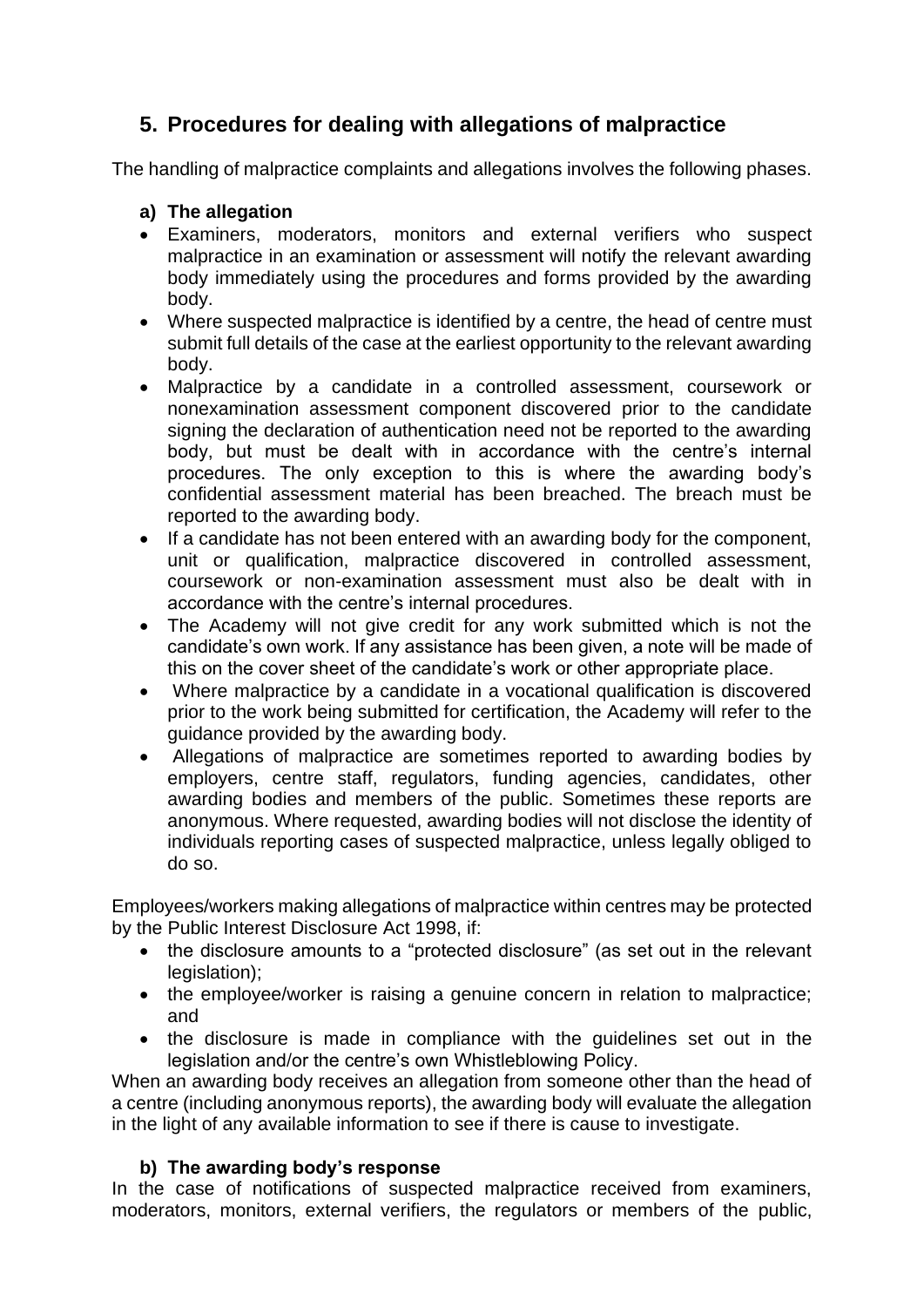(including informants) the awarding body will consider the information provided and decide to:

- take no further action; or
- ask the head of centre, or another suitably qualified individual, to conduct a full investigation into the alleged malpractice and to submit a written report; or
- investigate the matter directly.

The awarding body will notify the relevant regulator as soon as it receives sufficient evidence of suspected malpractice; on receipt of a notification of suspected malpractice, submitted by a head of centre, the awarding body will consider the information provided and decide:

- to take no further action; or
- if the notification takes the form of a Report, to make a decision on the case in accordance with the procedures, (where the evidence permits)
- to ask the head of centre to carry out a further investigation
- to investigate the matter further itself.

Regardless of whether the allegation of malpractice is proven or not, in order to ensure the integrity of, and public confidence in, future examinations/assessments, the awarding body may undertake additional inspections and/or monitoring, and/or require additional actions.

The awarding body reserves the right to notify the police or other law enforcement/ investigating bodies should the allegation disclose the potential commission of a crime.

#### **c) The investigation**

Investigations carried out by the head of centre/appointed investigator

It will normally be expected that investigations into allegations of malpractice will be carried out by the head of centre. The head of centre must deal with the investigation in accordance with the deadlines and requirements set by the awarding body. Those responsible for conducting an investigation should seek evidence from which the full facts and circumstances of any alleged malpractice can be established. It should not be assumed that because an allegation has been made, it is true. The head of centre should consider that both staff and candidates can be responsible for malpractice.

If the investigation is delegated to another senior member of centre staff, the head of centre retains overall responsibility for the investigation. In selecting a suitable senior member of centre staff the head of centre must take all reasonable steps to avoid a conflict of interest.

Where a conflict of interest may be seen to arise, investigations into suspected malpractice should not be delegated to the manager of the section, team or department involved in the suspected malpractice. In the event of any concerns regarding conflicts of interest or the suitability of the potential investigator, the head of centre must contact the awarding body as soon as possible to discuss the matter.

If the Academy is reporting the suspected malpractice, the awarding bodies recommend that, as a minimum, the centre provides the accused individual(s) with a completed copy of the form or letter used to notify the awarding body of the malpractice.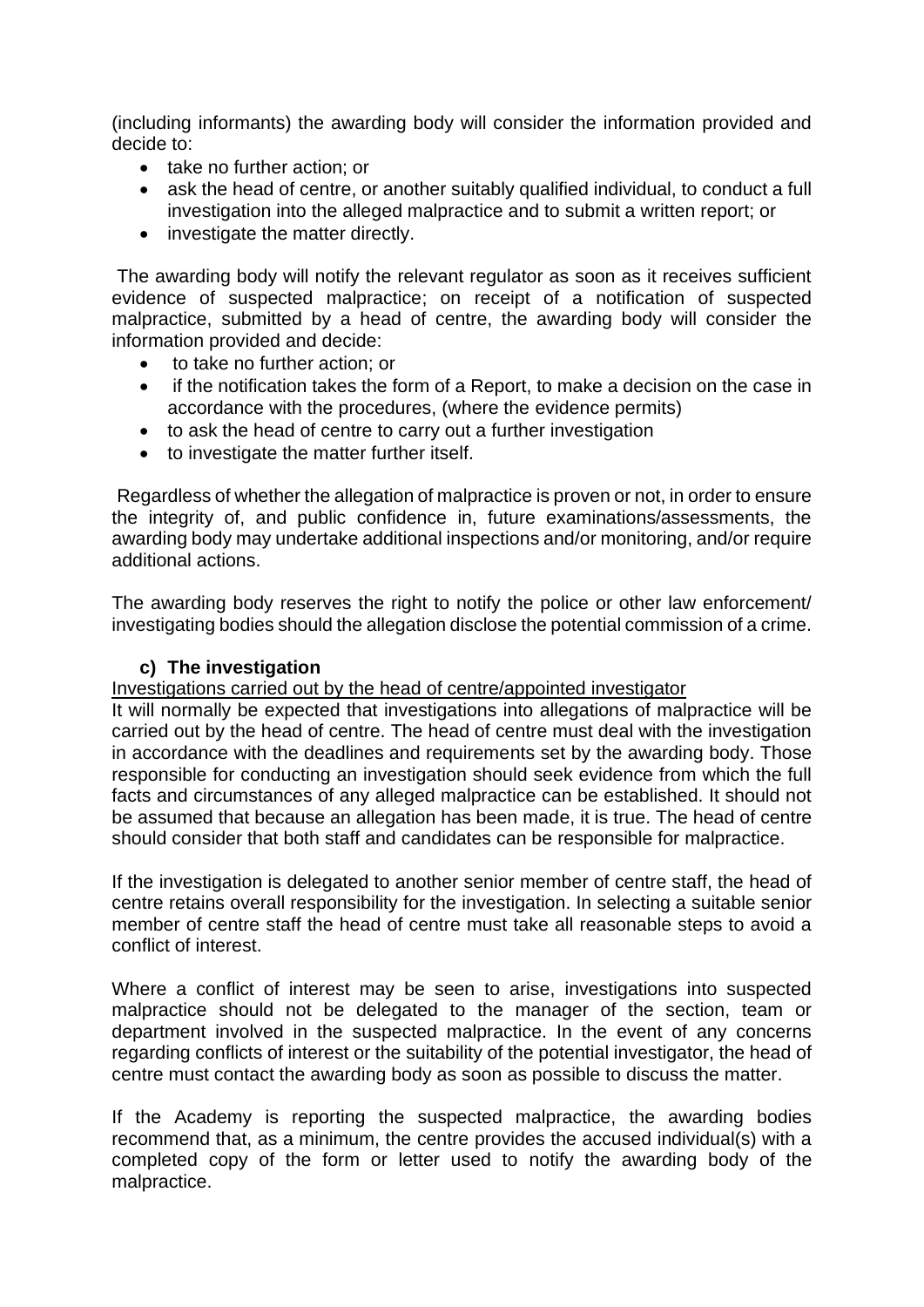Where the person conducting the investigation deems it necessary to interview a candidate or member of staff in connection with alleged malpractice, the interviews must be conducted in accordance with the centre's own policy for conducting enquiries. A full note of the interview should be made and kept. The interviewee should be asked to confirm the accuracy of the note.

The involvement of legal advisors is not necessary, at least where there is no allegation of criminal behaviour. However, if any party wishes to be accompanied, for example by a solicitor or trade union official, the other parties must be informed beforehand to give them the opportunity to be similarly supported. The person accompanying the interviewee should not take an active part in the interview, in particular he/she is not to answer questions on the interviewee's behalf. An awarding body will not be liable for any professional fees incurred. The head of centre is required to make available an appropriate venue for such interviews. Interviews may also be conducted over the telephone. Individuals involved may be requested to provide a written statement.

#### Investigations carried out by the awarding body

The awarding body reserves the right to conduct any investigation where it feels that it is the most appropriate course of action at any stage. The decision as to who investigates always rests with the awarding body.

An awarding body will not normally withhold from the head of centre information about material obtained or created during the course of an investigation into an allegation of malpractice.

However, it must comply with data protection law and specifically it may do so where this would involve disclosing the identity of an informant who has asked for his/her identity to remain confidential. In such cases, the awarding body will withhold information that would reveal the person's identity, and will explain why the withheld information cannot be provided.

Any material or evidence not provided to the accused (and their head of centre, if applicable,) will not be provided to a Malpractice Committee and will not be considered when deciding whether an allegation of malpractice is proven or not.

If investigations reveal that candidates had prior knowledge of the content of an examination or assessment, the awarding body must attempt to establish whether information could have been divulged to candidates at other centres or to other unauthorised persons.

Sometimes it is necessary for the awarding body to interview a candidate during an investigation. If the candidate is a minor or a vulnerable adult, and if the interview is to be conducted face to face, the awarding bodies undertake to do this only in the presence of an appropriate adult such as the candidate's parent/carer, the head of centre, or other senior member of staff with the permission of the head of centre or parent/carer.

When it is necessary for an awarding body member of staff to conduct an interview with a staff member, the member of staff being interviewed may be accompanied by a friend or advisor (who may be a representative of a teacher association or other association).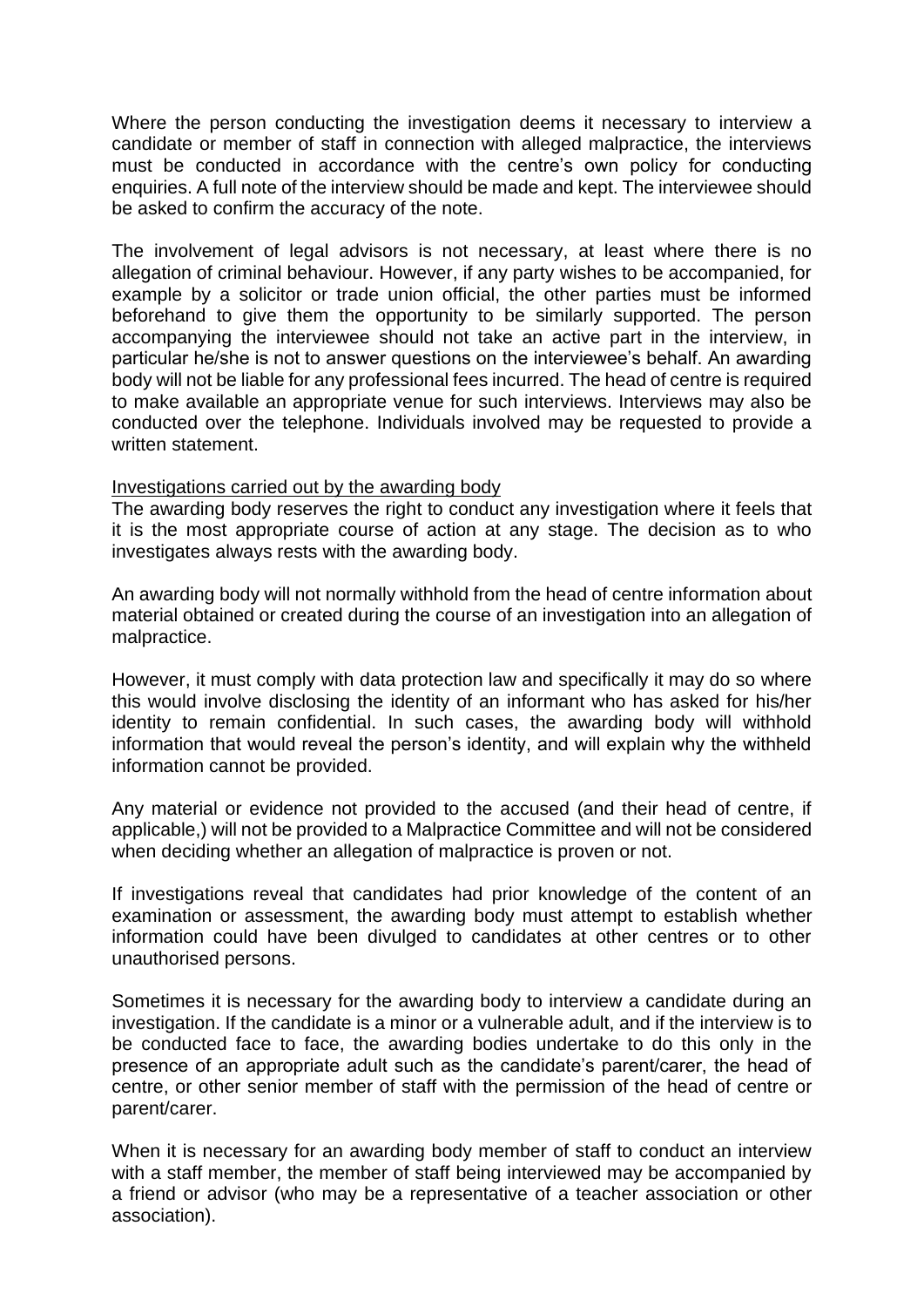If the individual being interviewed wishes to be accompanied by a legal advisor, the other parties must be informed beforehand to give them the opportunity to be similarly supported.

The head of centre will be required to make available an appropriate venue for such interviews.

The person accompanying the interviewee should not take an active part in the interview, in particular he/she is not to answer questions on the interviewee's behalf.

A full note of the interview will be made and the interviewee asked to confirm its accuracy. The individual being interviewed may also be requested to provide a written statement.

#### **d) The report**

After investigating an allegation of candidate malpractice, or gathering evidence for a staff malpractice investigation, the head of centre must submit a full written Report of the case to the relevant awarding body. The Report should be accompanied by the following documentation, as appropriate:

- a statement of the facts, a detailed account of the circumstances of the alleged malpractice, and details of any investigations carried out by the Academy;
- the evidence relevant to the allegation, such as written statement(s) from the teacher(s), invigilator(s), assessor, internal verifier(s) or other staff who are involved;
- written statement(s) from the candidate(s);
- any exculpatory evidence and/or mitigating factors;
- information about the centre's procedures for advising candidates and centre staff of the awarding bodies' regulations;
- seating plans showing the exact position of candidates in the examination room;
- unauthorised material found in the examination room or photographs of material which cannot be submitted to an awarding body:
- any candidate work and any associated material (e.g. source material for coursework) which is relevant to the investigation;
- any teaching resources/material relevant to the investigation.

The awarding body will decide on the basis of the Report, and any supporting documentation, whether there is evidence of malpractice and if any further investigation is required. The head of centre will be informed accordingly.

#### **e) The decision**

#### Malpractice committee

In order to determine the outcomes in cases of alleged malpractice awarding bodies may appoint a Panel or Committee composed of internal and/or external members experienced in examination and assessment procedures. Alternatively, this function may be allocated to a named member or members of awarding body staff. In this document the Committee (or awarding body personnel responsible for making decisions in malpractice cases) is referred to as the "Malpractice Committee". The Committee may be assisted by an awarding body member of staff who has not been directly involved in the investigation.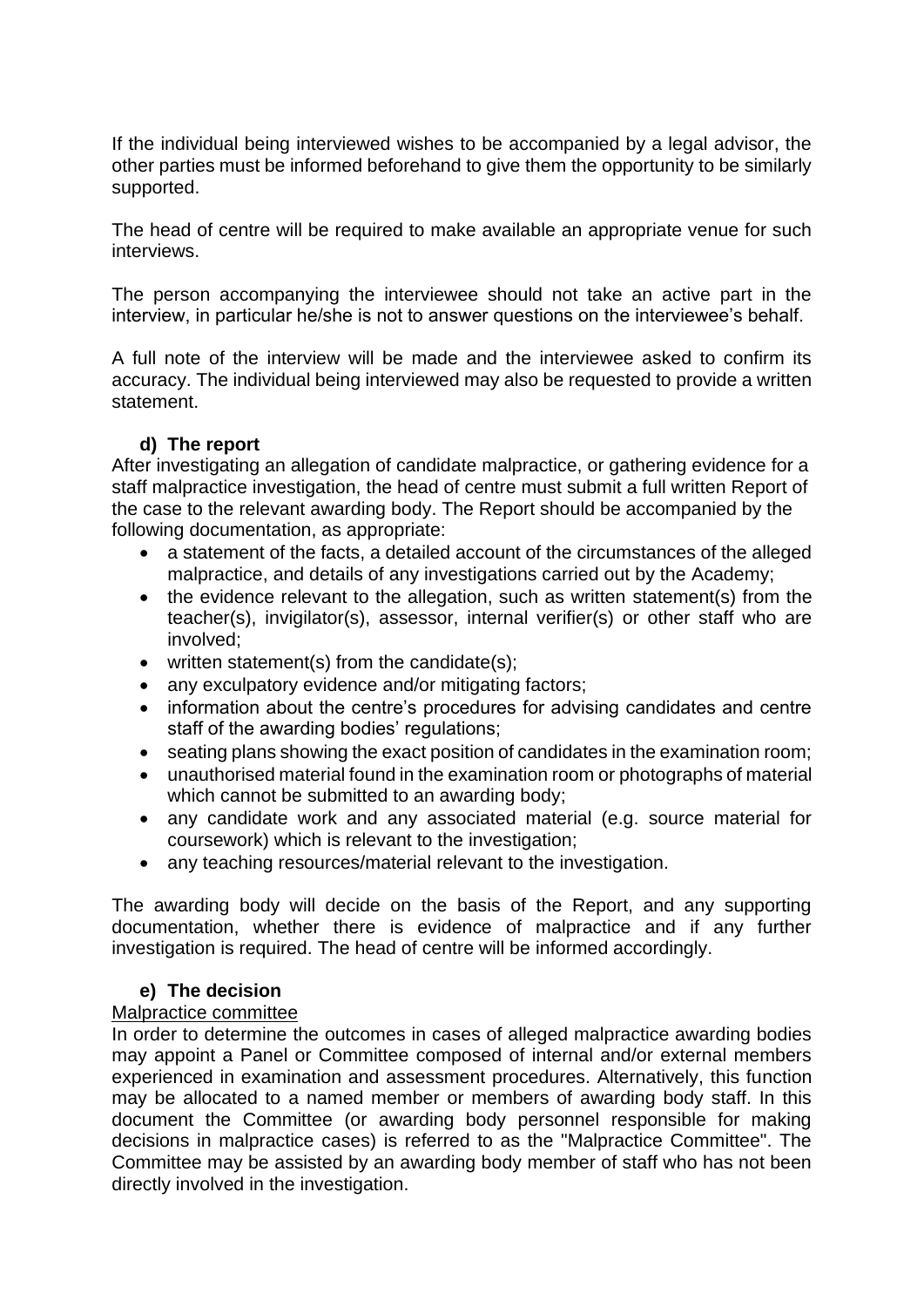The following applies to the activities of the Malpractice Committee (or to the personnel acting in this capacity):

- The work of the Malpractice Committee is confidential.
- Members of the Malpractice Committee are required to identify any case of which they have personal knowledge, or might be said to have some interest, which could lead to an inference that the Committee had been biased. Any member with a close personal interest will take no part in the discussion of the case and will not be present when the Malpractice Committee discusses the matter.
- Accused individuals, heads of centre and their representatives are not entitled to be present at meetings of the Malpractice Committee.

The key principle underpinning the composition of the Malpractice Committee is that it is independent of those who have conducted the investigation. Awarding body staff who have directly investigated the case will play no role in the decision-making process.

No-one who declares an interest in the outcome of the case will be present in the room when the case is considered.

Information supplied to the Malpractice Committee will be only that which is directly relevant to the case under consideration and which has been made available to the person against whom the allegation has been made. For the avoidance of doubt, where the person against whom the allegation is made receives material that has been subject to redaction (for example of individuals' names), the material that the Malpractice Committee receives will also be redacted.

The person against whom the allegation has been made will be given the opportunity to make a written statement to the Malpractice Committee in light of the material provided.

#### Making the decision - overview

In making a decision on any Report, the Malpractice Committee will first establish that correct procedures have been followed in the investigation of the case, and that all individuals involved have been given the opportunity to make a written statement. Where individuals have had the opportunity to make a written statement, but have declined this opportunity, the case will proceed on the basis of all other information received. If satisfied, the Malpractice Committee will then seek to determine:

- whether malpractice has occurred;
- where the culpability lies for the malpractice.

If the Malpractice Committee is satisfied that there is sufficient evidence that malpractice has occurred, the Committee will then determine:

- appropriate measures to be taken to protect the integrity of the examination or assessment and to prevent future breaches;
- the nature of any sanction or penalty to be applied.

Each case of suspected malpractice will be considered and judged on an individual basis in the light of all information available. Where there is an established, clearly evidenced, repeated pattern of behaviour this may be taken into consideration when determining whether a sanction should be applied.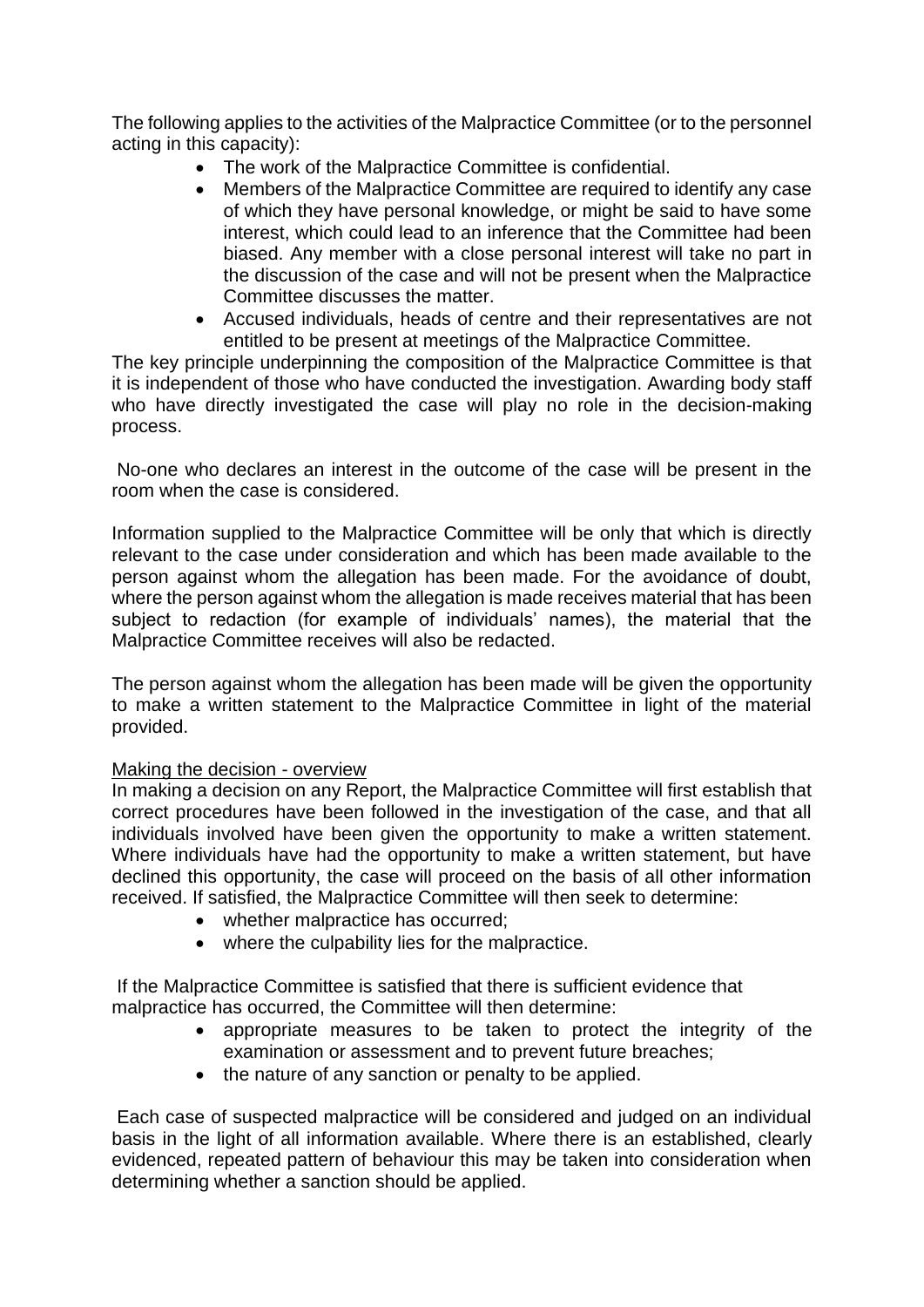The Malpractice Committee will seek to make decisions unanimously, but if necessary may decide by a majority. The Malpractice Committee will consider, as separate issues:

- whether or not there has been malpractice; and
- if malpractice is established, whether a sanction should be applied.

When making a decision in a case the Malpractice Committee will:

- identify the regulation or specification requirement which it is alleged has been broken;
- establish the facts of the case. Where there are conflicting statements the decision as to whether or not there has been malpractice is made by reference to the facts as disclosed by the case papers;
- decide whether the facts as so established actually breach the regulations or specification requirements.

If malpractice has occurred, the Malpractice Committee will establish who is responsible for this and;

- consider any points in mitigation;
- determine an appropriate level of sanction or penalty, considering the least severe penalty first.

## **f) Sanctions and penalties**

Awarding bodies impose sanctions and penalties on individuals and on centres responsible for malpractice in order to:

- minimise the risk to the integrity of examinations and assessments, both in the present and in the future;
- maintain the confidence of the public in the delivery and awarding of qualifications;
- ensure as a minimum that there is nothing to gain from breaking the regulations:
- deter others from doing likewise.

Awarding bodies will endeavour to protect candidates who, through no fault of their own, are caught up in a malpractice incident. When considering the action to be taken, awarding bodies will balance responsibilities towards the rest of the cohort and the individuals caught up in the malpractice incident.

Awarding bodies reserve the right to apply sanctions and penalties flexibly, outside of the defined ranges, if particular mitigating or aggravating circumstances are found to exist.

- Sanctions and penalties will be based only on the evidence available.
- All sanctions and penalties must be justifiable and reasonable in their scale, and consistent in their application.
- If the examination is one of a series, sanctions and penalties will only apply to the series in which the offence has been committed and possible future series.

A permanent record will be kept of the impact of any sanctions or penalties on an individual's results. For this reason centres must not withdraw candidates after malpractice has been identified, even if they have not completed the assessments in question.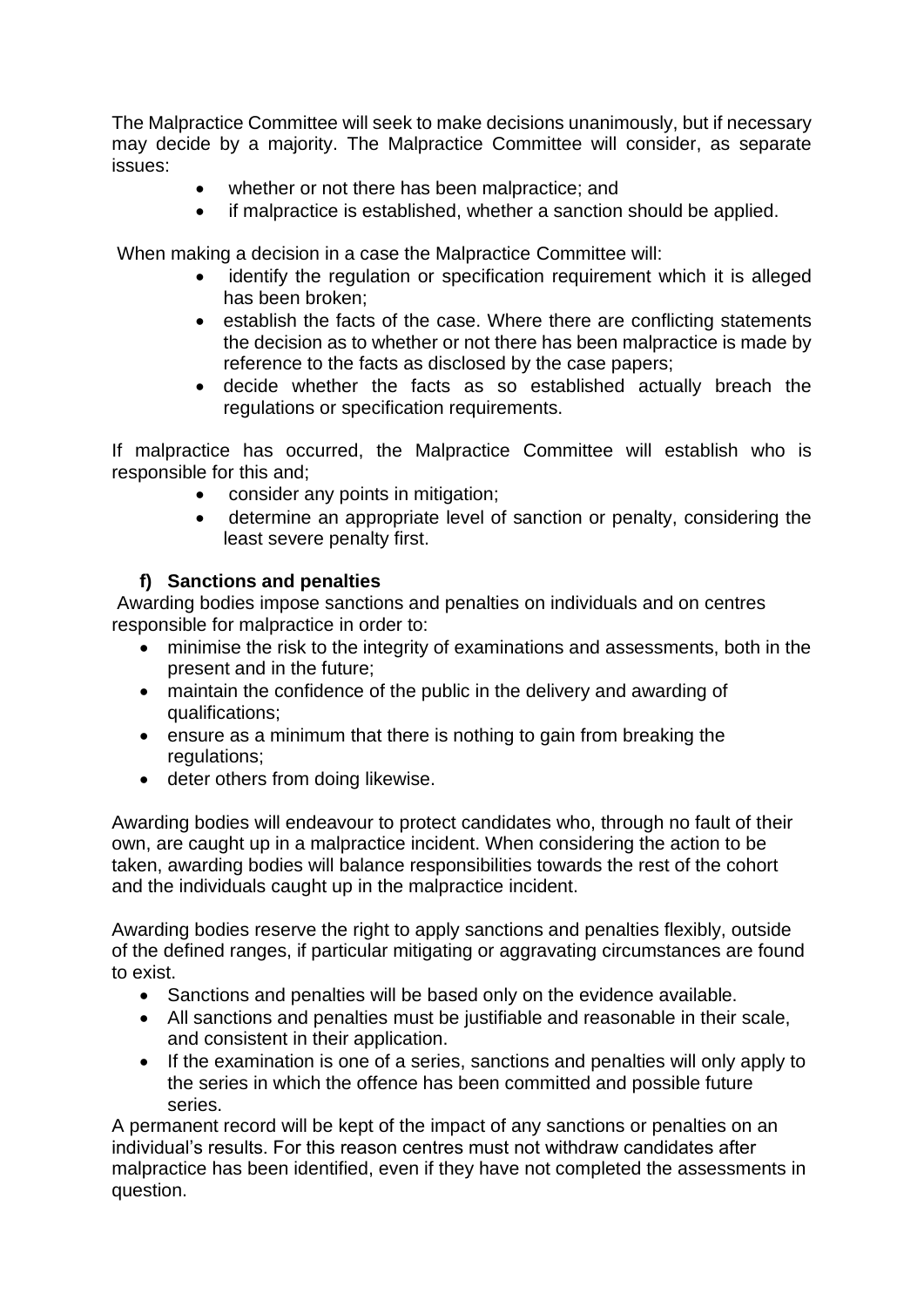All other information relating to specific instances of malpractice or irregularities will be destroyed after seven years.

Heads of centre should inform those individuals found guilty of malpractice that information may be passed onto other awarding bodies and/or other appropriate authorities.

This information will typically include the names, offences and sanctions applied to those found guilty of breaching the published regulations.

#### Sanctions and penalties for centre staff malpractice – individuals

In cases of centre staff malpractice, the primary role of the awarding body is to consider whether the integrity of its examinations and assessments have been placed in jeopardy. The awarding body will consider whether that integrity might be jeopardised if an individual found to have committed malpractice were to be involved in the future conduct, supervision or administration of the awarding body's examinations or assessments. In determining the appropriate sanction or penalty, the awarding body will consider factors including:

- the potential risk to the integrity of the examination or assessment;
- the potential adverse impact on candidates;
- the number of candidates and/or centres affected; and
- the potential risk to those relying on the qualification (e.g. employers or members of the public).

The awarding body may consider, at its discretion, mitigating factors supported by appropriate evidence. Ignorance of the regulations will not, by itself, be considered a mitigating factor.

Where a member of staff or contractor has been found guilty of malpractice, an awarding body may impose one or more of the following sanctions or penalties:

- Written warning: Issue the member of staff with a written warning that if he/she commits malpractice within a set period of time, further specified sanctions will be applied.
- Training: Require the member of staff, as a condition of future involvement in its examinations and/or assessments, to undertake specific training or mentoring within a particular period of time and a review process at the end of the training.
- Special conditions: Impose special conditions on the future involvement in its examinations and/or assessments by the member of staff, whether this involves the internal assessment, the conduct, supervision or administration of its examinations and assessments.
- Suspension: Bar the member of staff from all involvement in the delivery or administration of its examinations and assessments for a set period of time. Other awarding bodies and the regulators may be informed when a suspension is imposed.

These sanctions will be notified to the head of centre who will be required to ensure that they are carried out. If a member of staff moves to another centre while being subject to a sanction, the head of centre must notify the awarding body of the move.